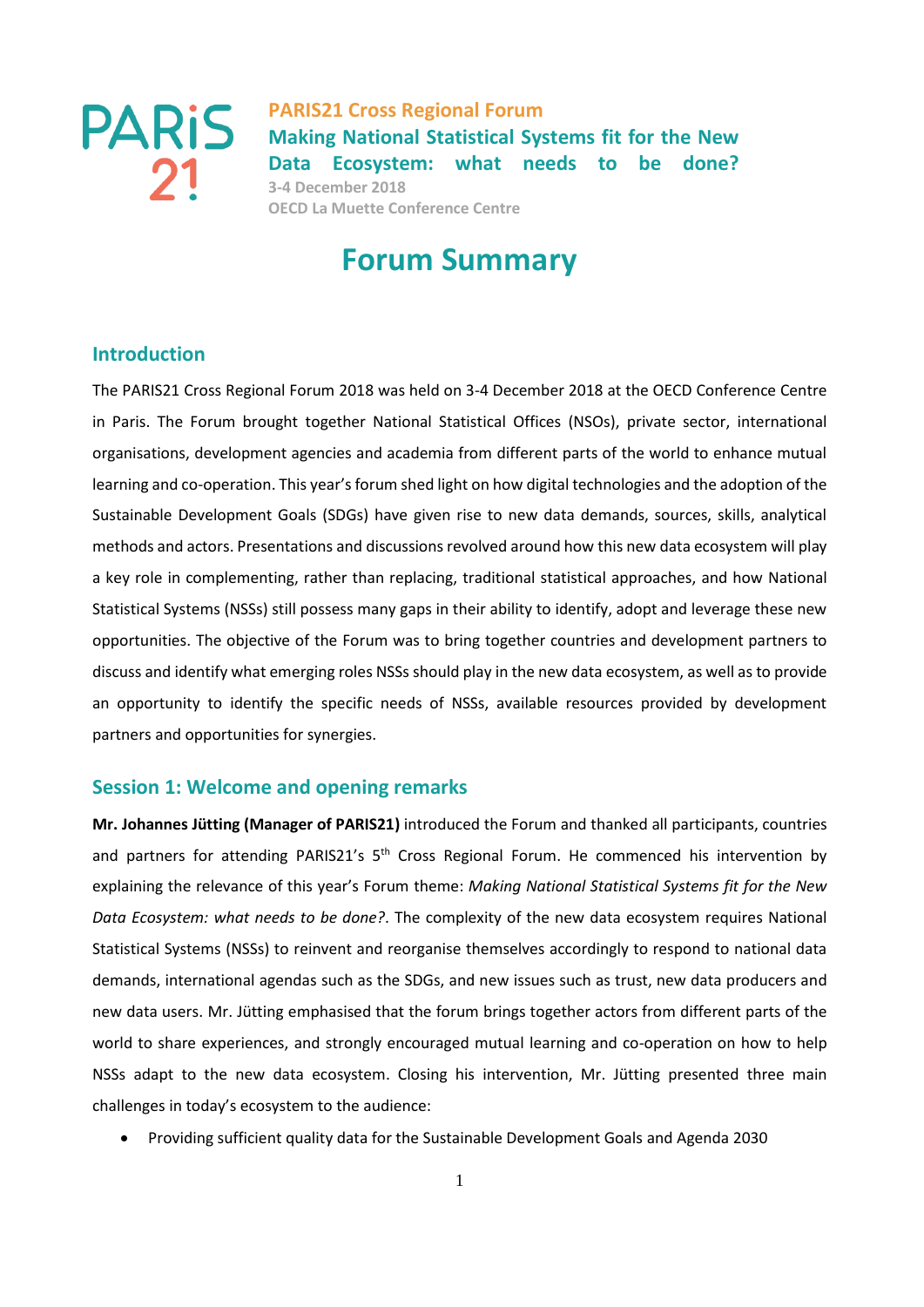**PARIS21 Cross Regional Forum Making National Statistical Systems fit for the New Data Ecosystem: what needs to be done? 3-4 December 2018 OECD La Muette Conference Centre**

- Technology with its new actors, private sector and corporate data
- Polarisation of societies

**[Mr. Avinash Collis \(MIT\)](http://www.paris21.org/sites/default/files/2018-12/Session%201%20-%20Mr.%20Collis.pptx)** gave the first keynote speech during the Forum on measuring consumer welfare in the digital age. Mr. Collis started his presentation by suggesting that traditional national accounts metrics such as GDP and productivity are not meant to be measures of welfare, before pointing out that people also get welfare from IT, and that the explosion of free digital goods is not necessarily measured. Since free digital goods, such as Google, Facebook and Wikipedia create tremendous amounts of welfare gains, but are not properly accounted for in GDP statistics, Mr. Collis suggested to estimate consumer welfare directly through online choice experiments and lotteries. He concluded that consumer surplus is a better metric of well-being, and that massive online choice experiments have the potential to significantly supplement the measurement of economic welfare since they are highly scalable and can be run in near real time to track changes in well-being. In conclusion, Mr. Collis therefore recommended that this approach can be incorporated into the national accounts.

### **Session 2: NSSs in the digital era**

### **Chair Ms. Gay Tejada (PARIS21)**

In the first intervention of this session**[, Mr. Baguinébié Bazongo](http://www.paris21.org/sites/default/files/2018-12/Session%202%20Bazongo.pptx) (INSD Burkina Faso)** presented INSD and its mandate to co-ordinate the NSS & official data production. He further elaborated on the innovation through mobile devices in censuses & surveys, smartphone and tablet usage as well as web sites and public data via devices physically in-house (dissemination). Throughout the presentation, Mr. Bazaongo pointed out numerous challenges for the INSD such as trust of leaders in new technology, investment needs, lack of IT skills and low coverage of internet and electrical power, all in an environment of political insecurity. As recommendations for how to improve the NSS, Mr. Bazongo highlighted leadership training, improved user-friendliness and improvements in digital infrastructure as important factors.

**[Dr. Pudji Ismartini](http://www.paris21.org/sites/default/files/2019-01/Session%202%20dr%20Ismartini%20-%20compressed2-converted.pdf)'s (BPS Indonesia)** presented the Indonesian statistical challenge and efforts in the new data ecosystem. The presentation explained what BPS has done related to the digitization process in order to support BPS's statistical activity and the government's programme. Dr. Ismartini elaborated on the challenges the NSO faces, including the quality and variety of data, new data sources, innovation and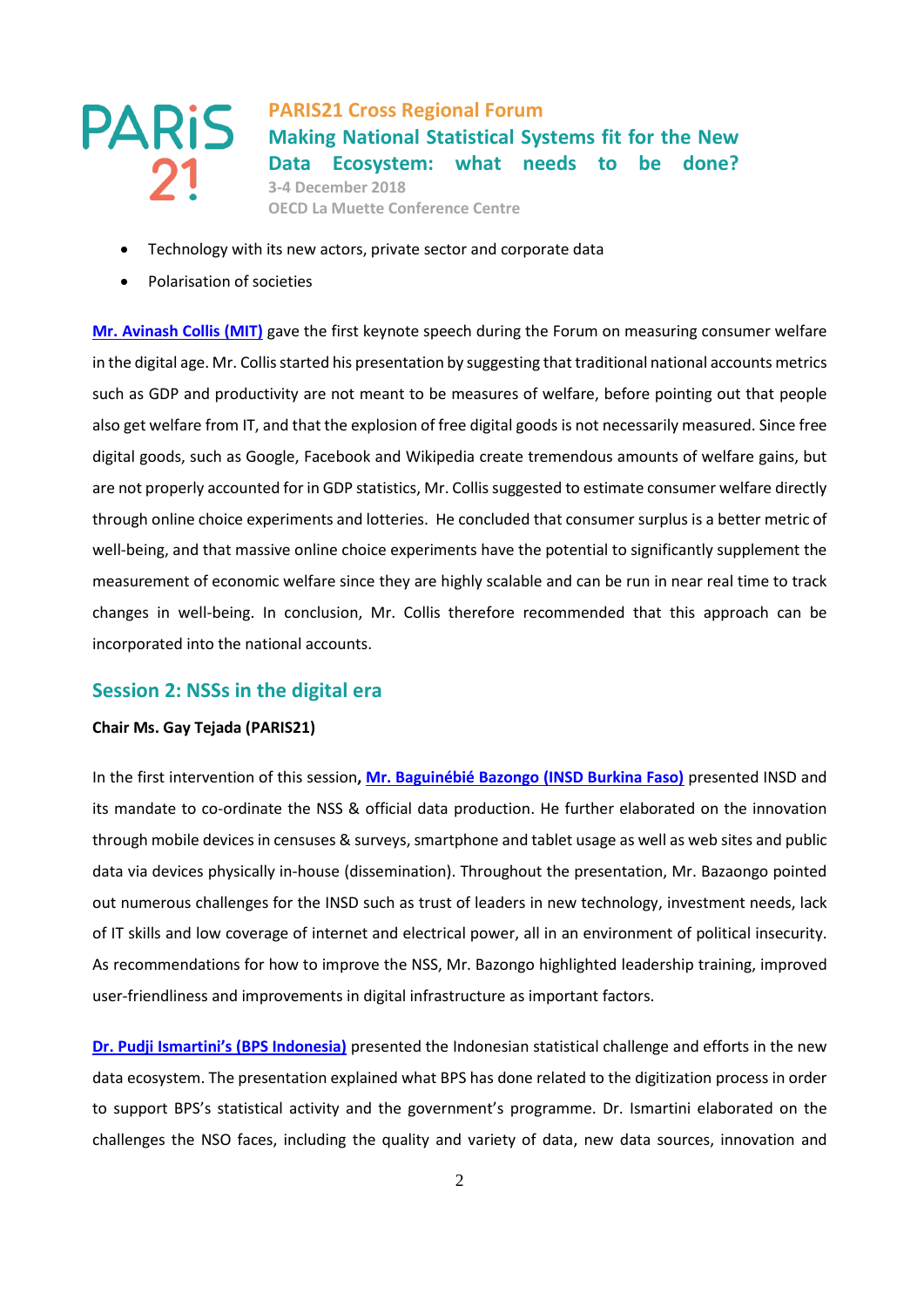**PARIS21 Cross Regional Forum Making National Statistical Systems fit for the New Data Ecosystem: what needs to be done? 3-4 December 2018 OECD La Muette Conference Centre**

modernisation. During the presentation, Dr. Ismartini also described how BPS has been taking advantage of Big Data for migration statistics, and introduced the Data Lake Ecosystem (centralised storage of all data). Lastly, Dr. Ismartini also elaborated on the National Strategies for Development of Statistics, and stressed BPS' commitment to the SDG Indicators.

### **Panel Discussion:**

The first panel discussion focused on the role NSSs should play to stay relevant and respond to the needs of citizens and decision makers in a modern economy, and sought to identify which leadership qualities heads of NSOs are expected to have to support this role. The need for NSSs and NSOs to reinvent themselves, as well as the need for a realistic new role of NSS in a complex data environment, were key assumptions in the context for this discussion.

**Ms. Emily Poskett (ONS-UK)** emphasised that there were several needed measures for NSOs to adapt to the new data ecosystem. Ms. Poskett emphasised that good communication from leaders and the ability to communicate data are important factors to keep the NSSs relevant, while also pointing to transparency and integrity as key characteristics in order to ensure users' trust in data. NSOs must also facilitate innovation through staff support and allow individuals to fail. In conclusion, Ms. Poskett pointed out that the future data ecosystem will require strategic thinking to seek out new methods since NSOs cannot work in isolation. A good knowledge of statistical production will also be fundamental for the NSSs to stay relevant. Finally, Ms Poskett stressed that NSSs should remain as a voice of authority, and drew attention to how they should collect policy relevant information and advice for policy makers and for citizens.

**Dr. Leo Ferres [\(Universidad del Desarrollo\)](http://www.paris21.org/sites/default/files/2018-12/Session%202%20-%20Leo%20Ferres.pdf)** presented how new technology can be used as a solution for real-time data, illustrated through the use of antenna and sensors used to measure gender inequality (gender spatial movements). Dr. Ferres presented his findings on both gender and mobility, and social inclusion and malls in Santiago, together with his vision about using mobile (private) data for public good at a country scale. He emphasised the power of knowing where people move in real time, for instance during natural disasters such as earthquakes when people call each other to meet up, which causes population regrouping and overpopulated locations. Given that censuses are expensive and require more time to be produced, the data collected from the antennas and sensors represents a great opportunity, and can help governments to more efficiently allocate their resources and send provision to locations.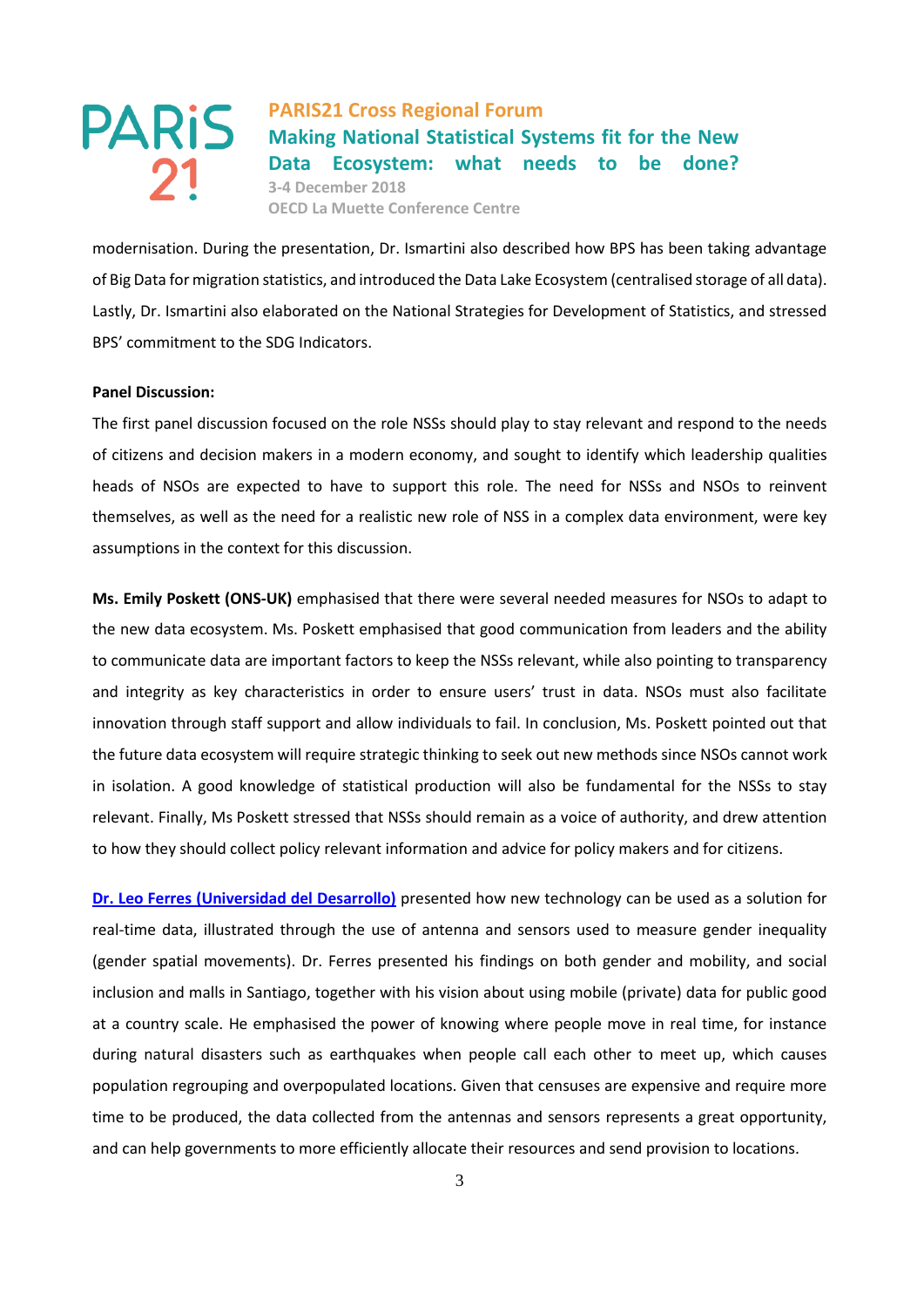

**[Mr. Jerome Coffinet \(Banque De France\)](http://www.paris21.org/sites/default/files/2018-12/Session%202%20pannel%20Coffinet.pdf)** pointed out that official statistics remains key to many stakeholders, mentioning its democratic value due to the evaluation of policies, and the ESS quality declaration. Central banks are especially concerned with official statistics (wide range of statistics produced with many stakeholders, competitive market, and public commitment). Mr. Coffinet remarked that the statistical world has changed, in particular the general approach to big data and data science, and advised NSSs to take the opportunity to adapt to the new environment. He encouraged NSSs to embrace opportunities in big data and data science, and to avoid regarding them as threats to public statistics but rather opportunities, noting that these techniques can allow us to make official stats better and more reliable. Mr. Coffinet also highlighted the impact of data sharing making it easier to access: web portal, data quality management, analytical platform, data sharing platform, and data dissemination portal. In conclusion, Mr. Coffinet acknowledged that NSOs are and will remain relevant; the most important is for NSOs to adapt and create a new role for themselves in the new ecosystem (i.e. collect data from multiple private organisations to reduce or eliminate sampling issues).

The following discussion revolved around:

- Trust in data from technology
- How NSOs with scarce resources should approach big data
- Sustainable development: Mix of big data sources and official statistics

# **Session 3: New technologies and new measurements in an enabling environment**

### **Chair: Mr. François Fonteneau (PARIS21)**

**[Mr. Kristofer Hamel \(World Data Lab\)](http://www.paris21.org/sites/default/files/2019-01/Session%203%20-%20Mr.%20Hamel.pdf)** presented subnational income projects in numerous countries that integrate survey, census, and satellite imagery to come up with better models and forecasts. Seeking to obtain data at the most disaggregated level, Mr. Hamel introduced World Data Lab's "AgeSpot" and "Machine-learning" that use high-resolution imagery to make predictions about demography and income. The new approach to data modelling is based on real-time, about people not numbers, unit of analysis is actuals (vis-a-vis percentages), and direction of analysis is present and future (vis-a-vis past). During the presentation, Mr. Hamel explained how World Data Lab had chosen to answer the following two questions: *How much will I earn?* (economic forecast) and *How long will I live?* (demographic forecast)**,**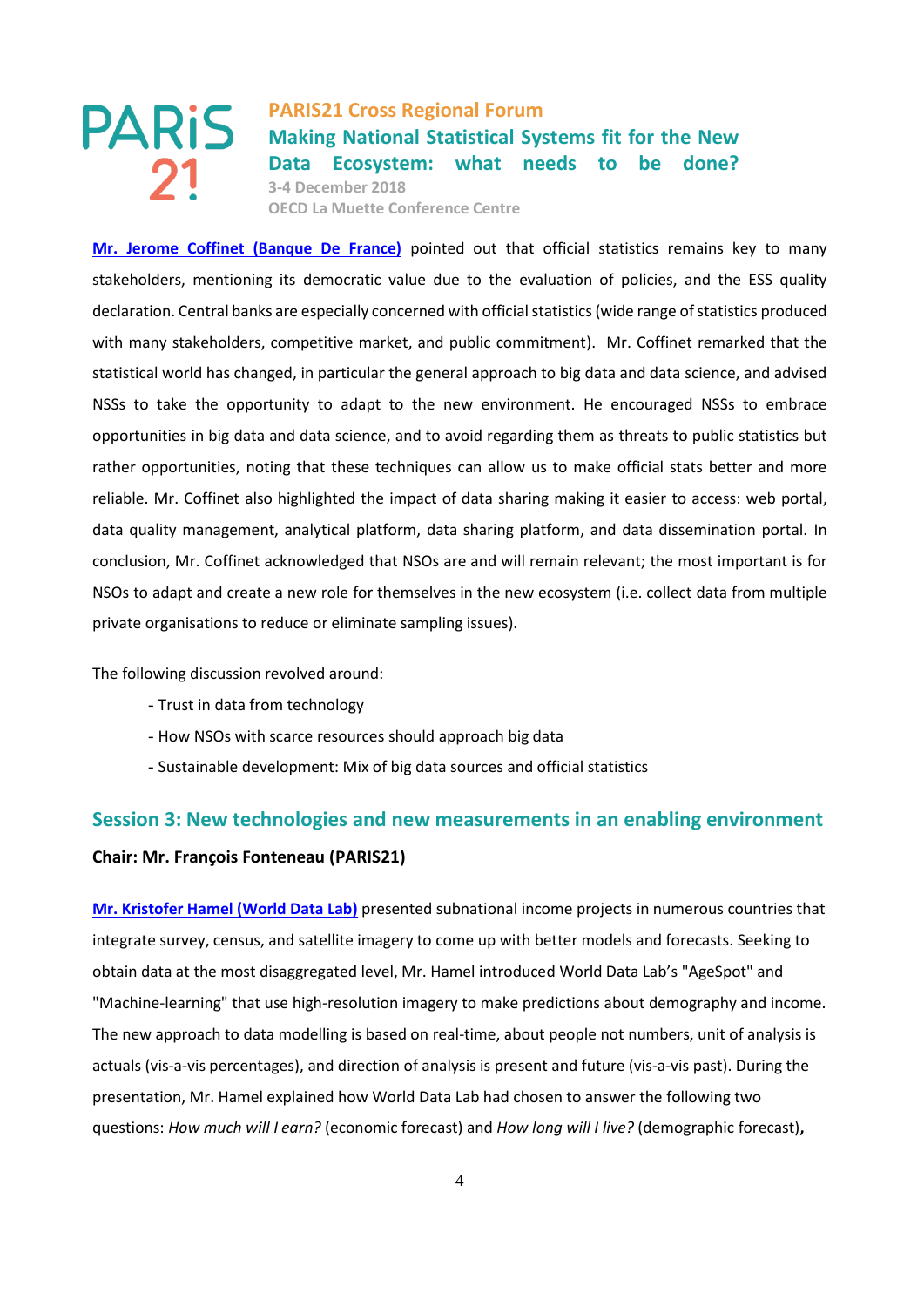**PARIS21 Cross Regional Forum Making National Statistical Systems fit for the New Data Ecosystem: what needs to be done? 3-4 December 2018 OECD La Muette Conference Centre**

before underlining that credible models and storytelling were the two key ingredients. Mr. Hamel further explained that they are able to do things that NSOs are unable to do in terms of technology and methodology, since they have the possibility of providing granular level data. However, NSOs have access to data and output with a political mandate, which Mr. Hamel claimed made the case for a natural marriage between the two models.

**[Mr. Rogelio Campos \(IIEG Mexico\)](http://www.paris21.org/sites/default/files/2018-12/Session%203%20-%20Mr.%20Campos-compressed.pdf)** spoke about supporting the NSS at the most disaggregated level – the state and municipality level. In his intervention, Mr. Campos presented three examples in the sub national ecosystem displaying how statistical information is filtered and applied to particular problems at the local level. These examples manifested how statistics have direct relevance for households, businesses and for civil society. Subnational statistical systems offer an advantage, the opportunity to merge statistical and geospatial data, gathered from multiple sources; thus, information is generated not just for the sake of it, but in order to respond to specific public, private and social problems. Mr. Campos mentioned that none of the cases presented were measured by the National Bureau of Statistics. Since subnational systems are more agile, they are able to generate specific knowledge, intelligence from local perspectives, filter and merge data (for ex. Spatial and Statistical data), which led him to note the complementarity, and not the rivalry, with the NSO.

**[Mr. Erik Vickstrom](http://www.paris21.org/sites/default/files/2018-12/Session%203%20-%20Mr.%20Vickstrom.pptx)'s (OECD)** presentation sought to answer how developing countries can better measure emigration. The presentation started with an explanation of why improving data is crucial for the implementation of the migration-related dimensions of the 2030 Agenda for Sustainable Development, the Global Compact on Migration, and the Global Compact on Refugees. Next, Mr. Vickstrom pointed out that many developing countries lack the capacity to collect, analyse and disseminate high-quality, timely, comparable and disaggregated migration data. Mr. Vickstrom then reviewed proposed solutions for better migration data, including recommendations of more census questions on migration, the use of admin data, migration data in labour force surveys, as well as better use of existing data/ non-traditional data sources.

**[Mr. Arogya Koirala \(Kathmandu Living Labs\)](https://slides.com/arogyakoirala/deck-7#/0/3)** presented how his organisation helped support immediate relief and rescue operations by harnessing the power of crowdsourcing, and remote mapping using OpenStreetMap. The presentation showed the experiences of KLL working with the Nepali government to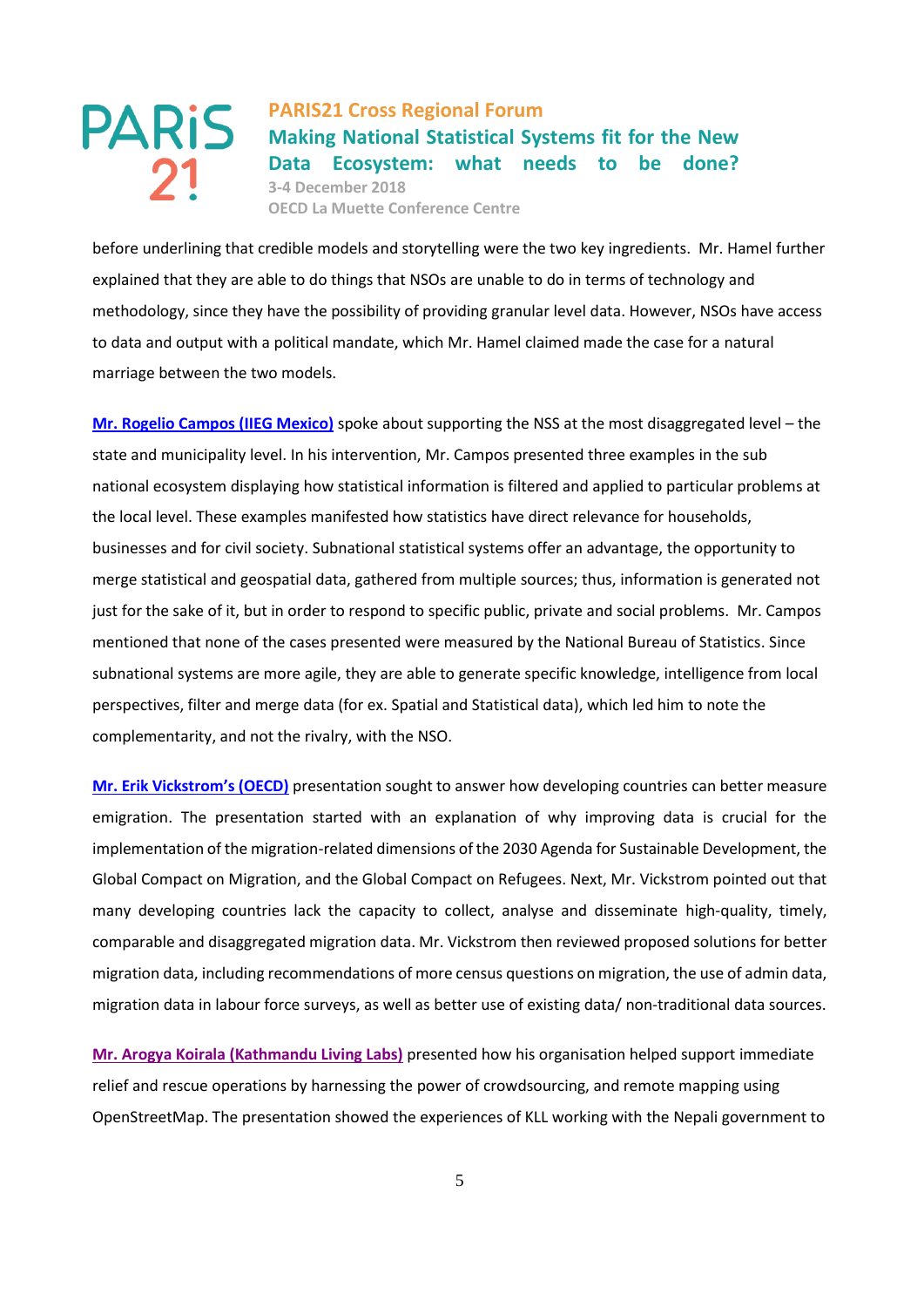

successfully carry out one of the largest mobile surveys ever, which collected census-level data for the 11 most affected districts (5.5 million individuals, 1 million buildings).

**[Dr. Jennifer Requejo's](http://www.paris21.org/sites/default/files/2018-12/Session%203%20-%20Dr%20Requejo.pptx) (UNICEF)** intervention described the Child Friendly Communities/Real Time Monitoring Project, which aims to strengthen community health data, and improve the flow of information through the health system both upwards from the community level and back down to frontline workers and programme managers. Dr. Requejo discussed the various innovative aspects of the programme including the integration of multiple services for women and children, the integration of community health data into the health information system, and the development of new tools such as electronic registers and the use of digital technology.

**[Mr. Harry François](http://www.paris21.org/sites/default/files/2018-12/Session%203%20-%20Mr.%20Francois.pptx) (Statistics Canada)** presented the culture of innovation providing Canadians with high quality statistics in the ever-shifting social and economic landscapes of their country. He gave an overview of current transformations that are taking place in terms of expertise to deal with challenges of the data ecosystem, and further elaborated on how Statistics Canada is addressing these challenges and its vision for a modern, flexible, innovative workplace.

### **Session 4: Working with new actors**

### **Chair: Mr. Rafik Mahjoubi (PARIS21)**

**Etienne Grass's [\(CAPGEMINI Invent\)](http://www.paris21.org/sites/default/files/2018-12/Session%204%20-%20IA%20for%20gov%20OECD%20def.pptx)** presentation focused on the use of Artificial Intelligence, and illustrated its potential through several examples of innovation in the public health sector. Mr. Grass underlined that the accuracy of artificial intelligence lies in the accuracy of the data. Mr. Grass elaborated on the public's perception of robots, and described the relation between Artificial Intelligence and humans, claiming that there exists no linear correlation between them. Mr. Grass also stressed the cognitive biases of humans, placing particular emphasis on how the Pygmalion effect relates to humans and AI. During the discussions on robots, artificial intelligence and humans, he also touched upon threats, such as ethical choices and moral hazard. In conclusion, the link between official statistics and artificial intelligence were highlighted through Mr. Grass' remarks that trust, factfulness and judgement are key common denominators, and that trust will be key in future collective intelligence.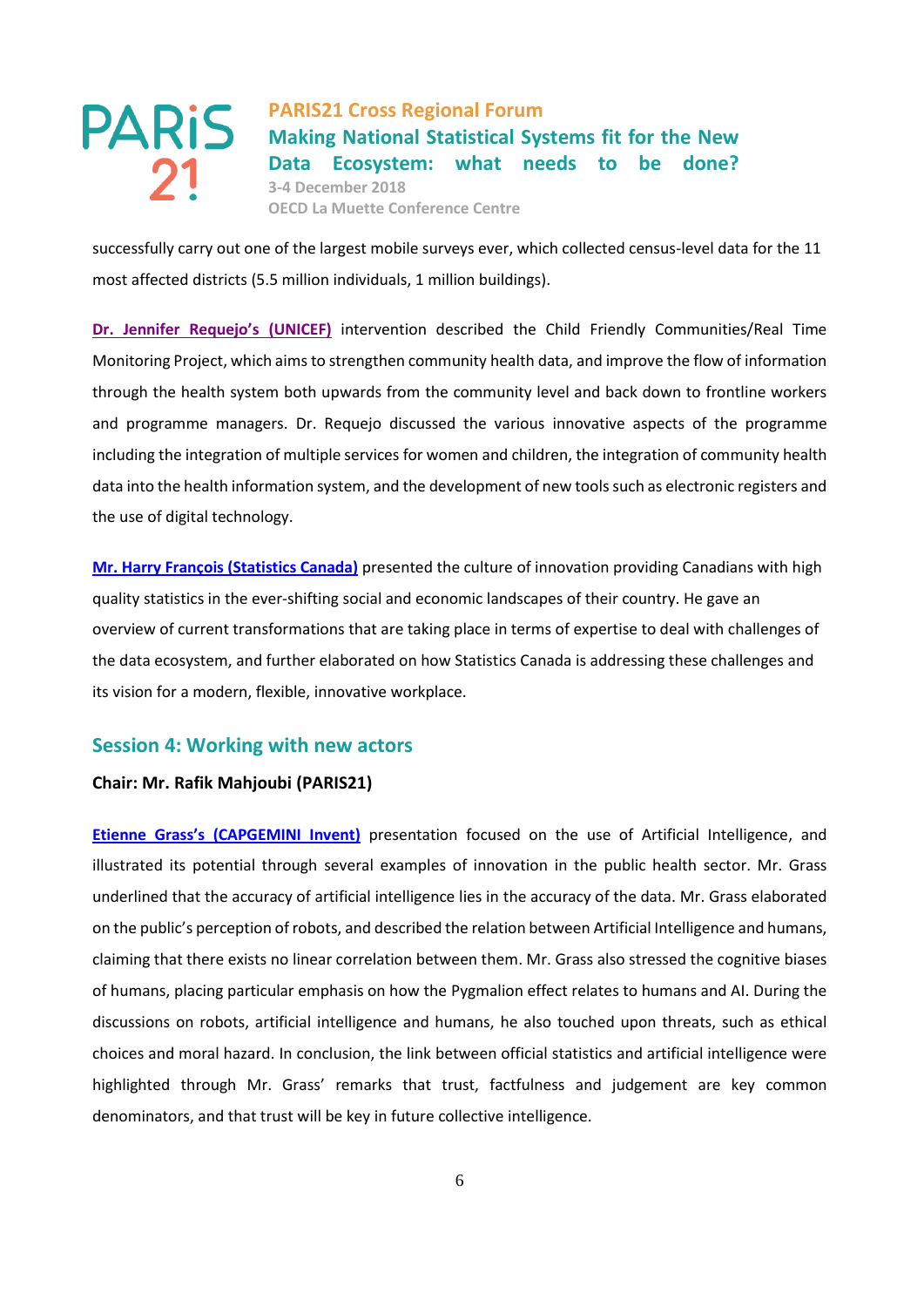

### **Break-out sessions**

For the break-out sessions, participants were divided into four groups working on different topics related the theme of the Forum. At the end of the session, the groups presented the following findings:

# **Group 1: Capacity Development 4.0: New approaches to filling data gaps: How can technology help to do better?**

As challenges for NSOs and other data providers in operationalising new approaches to fill data gaps, this group emphasised the lack of IT capacity and lack of trust in new data as the main challenges. The group suggested that the IT capacity issue could be improved through increased engagement with the local IT scene (young firms, start-ups), and increased sharing of information on opportunities and making jobs attractive (campaigns and hackathons). Additionally, trust in new data could be improved through shared methodology, clear definition of concepts, notes on limitations, and complementarities.

# **Group 2. Data sharing and regulation/law: How to take into account challenges accompanying technology in making data more accessible?**

This group identified modern statistics (NSO mandate to access data for statistical purposes only, trust among other NSS stakeholders, statistics as public good) and the culture of data sharing within the NSS and the private sector (political economy, fear, data as a source of power) as key challenges accompanying technology in making data more accessible. To this end, the group recommended that NSOs should review regulations regularly, strengthen provisions in the statistical legislation and establish memorandums of understanding. Furthermore, the group underlined technology to leverage data sharing, communication, investment in strong data security (process, systems) and capacity building.

### **Group 3 - What are the success factors in building partnerships in the new data ecosystem?**

This group pointed out that partnerships are about moving beyond responsibility for independent results to a relationship that involves co-creation, shared risks and responsibilities, interdependency, and organisational transformation. Factors for a partnership include: strategic fit, common understanding, management commitment, resource fit, communications and IT strategy. To tackle these challenges, Group 3 acknowledged the importance of creating a sense of competition and urgency. Moreover, important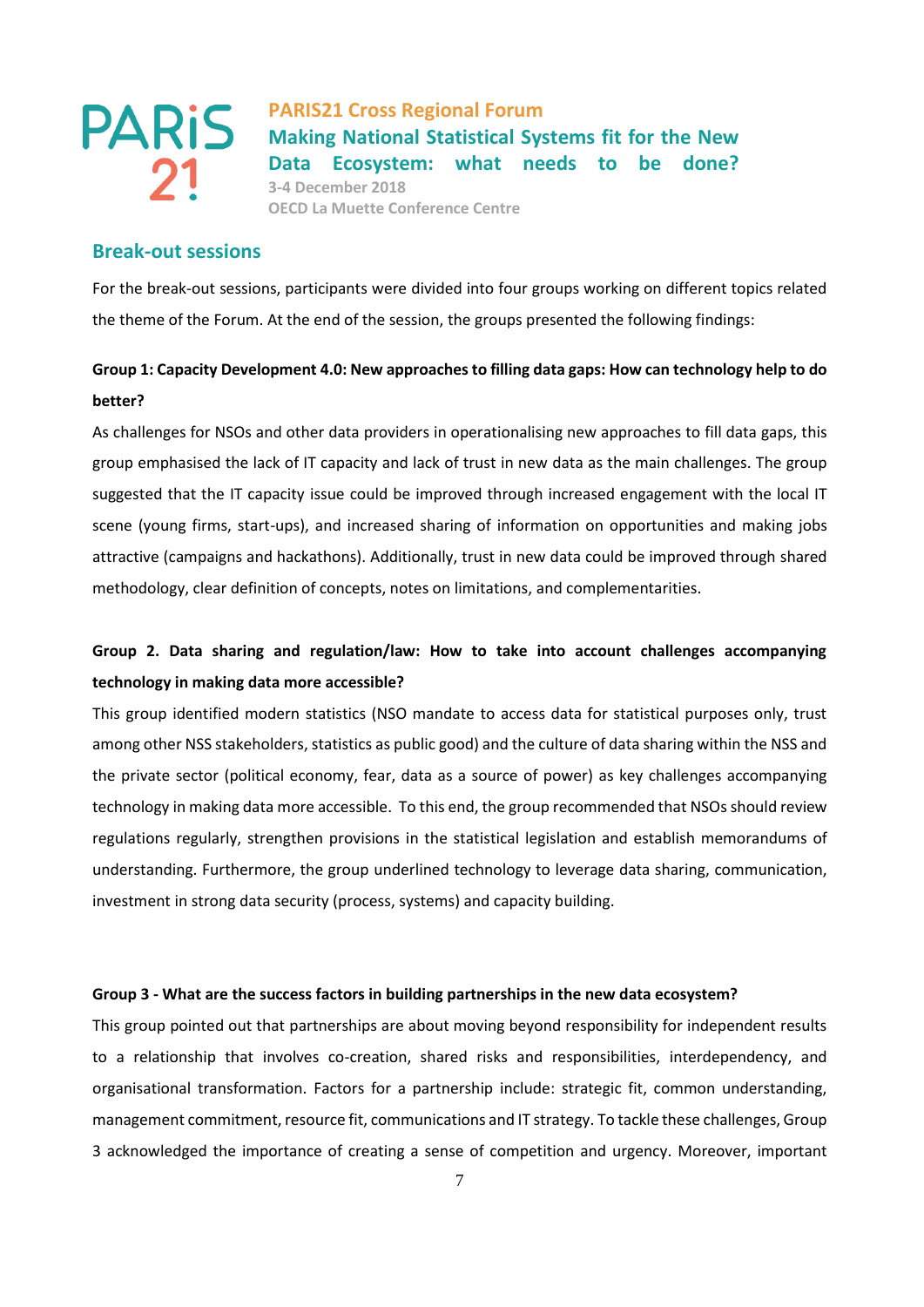

aspects of partnerships include: Dynamism in the partnerships, identification of needs and setting expectations, and course corrections.

**Group 4 –Better coordination for efficient national statistical systems: What is the added value of technology (i.e. IT systems)?** This group discussed the use of technology in co-ordinating national statistical systems. The main challenges identified include defining and enforcing standards, increasing resources, government setup, human capacity and process efficiency. While technology can be used to create efficiencies and new opportunities, they can also bring a new set of challenges that NSOs have to adapt to.

### **Session 5: Let's make something happen!**

### **Chair: Ms. El Iza Mohamedou (PARIS21)**

Regarding the needed measures to respect to laws and IT requirements, **Ms. Carol Coy (Statistical Institute Jamaica)** pointed to the political support behind statistical laws. She pointed out that leadership skills are a critical factor – where openness to changes and responsiveness to environment will be key characteristics. To the question on prioritising proposals, Ms Coy said that cost-benefit analysis was important. They have technical committee meetings and discussions. She also stressed ideas from the youth played an important role.

**Ms. Maria Courteaux (INEI Peru)** described how there is a large political involvement in facing new data challenges and disaggregation requirements in Peru. She referred to both the Ministries of Finance and Planning.

**Dr. Hugues Kouadio (ENSEA Abidjan)** underlined how partnerships with private companies are important to prepare young statisticians for new technologies. Dr. Kouadio stressed the importance of collaboration of all stakeholders needed to leverage possibilities ("come together to address programme of innovation").

**Ms. Kerstin Hinds (DFID UK)** described how DFID addresses the new data ecosystem challenges. She explained how DFID develops a 10-year programme structure timeframe, and presented the new investments in local skills to leverage new opportunities. Ms. Hinds emphasised how the use of data and its ultimate demand is the guiding consideration for their programmes. In response to how DFID copes with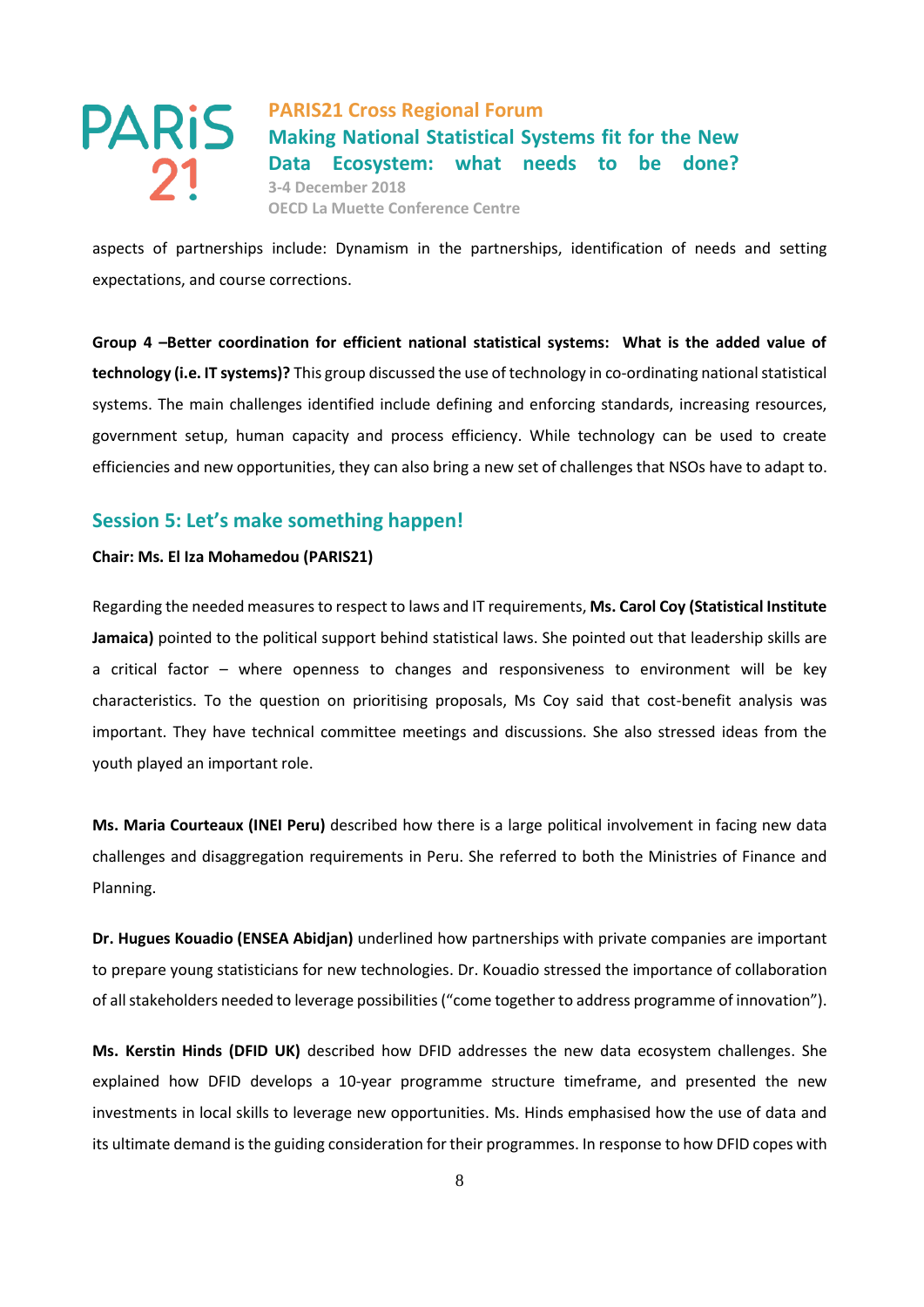**PARIS21 Cross Regional Forum Making National Statistical Systems fit for the New Data Ecosystem: what needs to be done? 3-4 December 2018 OECD La Muette Conference Centre**

data sharing agreements, Ms. Hinds pointed to the limitations of legislation, the cultural dimension of sharing and the decentralised data system. She further stressed the privacy standards, illustrated by health data scandals that have affected society's trust. In her concluding remarks, Ms. Hinds chose to focus on DFID's strong conviction of the good public nature of data and the need for public conversation around data and statistics.

### **The following discussion revolved around:**

- Fostering collaboration between data scientists around the world
- Sectoral approaches to tourism, migration and gender data
- Establishment of E-platform for online training of journalists and schools
- Advocacy for Data sharing agreements
- How to cope with data sharing agreements
- "Business thinking" in official statistics. How to make attractive statistics and technology to increase attention to official statistics? The panellists emphasized the focus on user engagement, the mapping of supply and demand and that statistics need to keep up with society's demand.

### **Final Wrap-up:**

### **Johannes Jütting (PARIS21)**

Mr. Jütting highlighted three main takeaways from the forum:

- 1. **Creation of safe spaces for innovation is needed**. How can development partners help to push innovation in a safe space - possibly separate from NSOs?
- 2. **Technology is only a means to an end**. Many parameters are unaffected by new technology. Development partners should shift towards academic and citizen-generated data initiatives, since partnerships such as PPPs have not delivered as much as expected so far.
- 3. **"Leave no NSO behind".** Technology might be attractive, but it does not fit in all local contexts of developing countries. We need to acknowledge realities on the ground, and shift focus towards basic statistics (censuses, DHSs, poverty measures, well-being indicators) in the contexts where this is more expedient.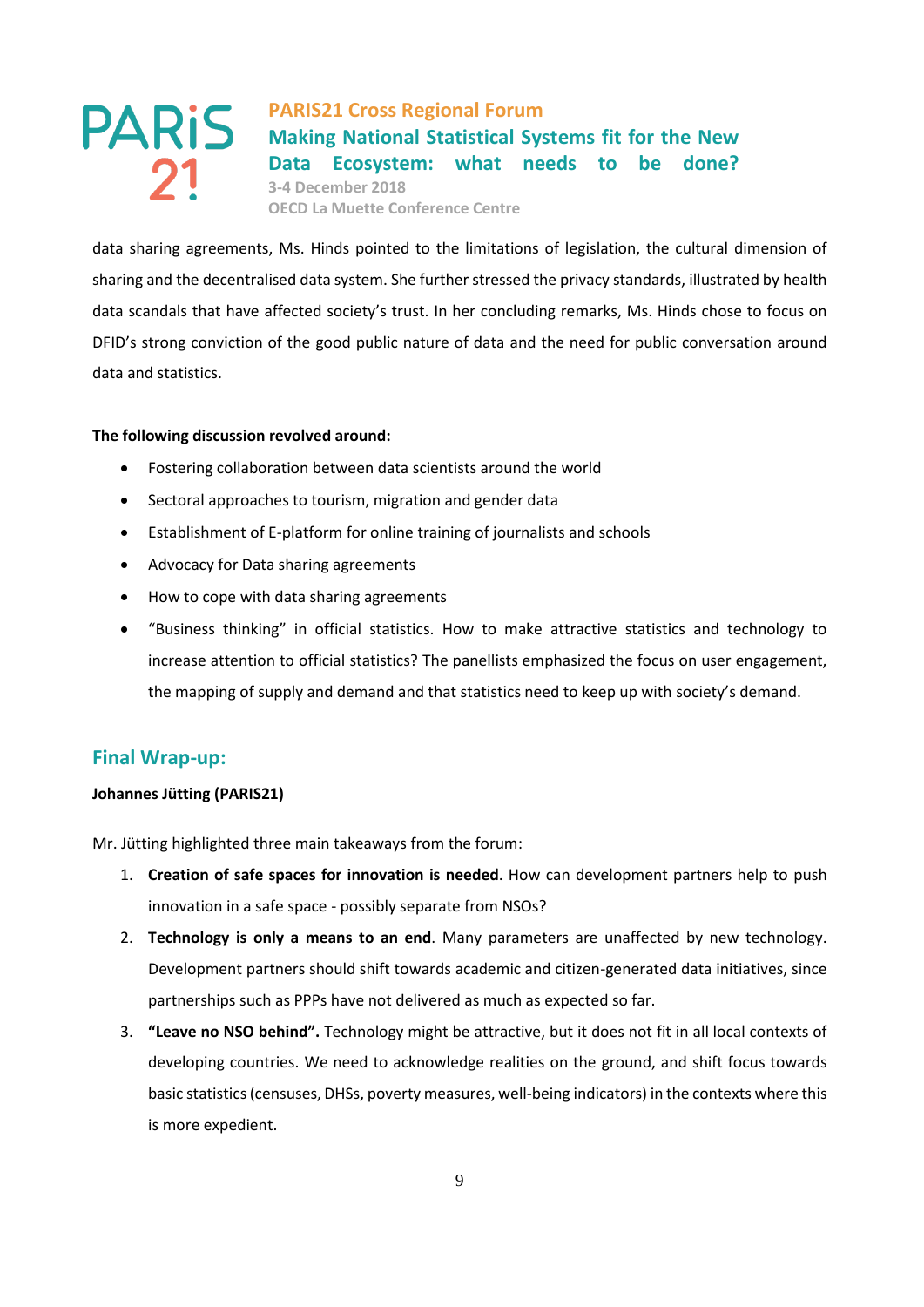

# **Annex 1:**

# **Participants List for the PARIS21 Cross Regional Forum**

All Sessions

### *German Agency for International Cooperation (GIZ)*

**Joern GEISSELMANN** *Policy advisor*

*GIZ*

*United States*

**Matthew FISHER POST** *Consultant*

### *Côte d'Ivoire, ENSEA*

**Kouassi Hugues KOUADIO** *Directeur des Études ISE*

*École Nationale Supérieure de Statistique et d'Économie Appliquée (ENSEA)*

### *Lao People's Democratic Republic*

**Phetsamone SONE** *Deputy Head of Lao Bureau Statistics Department of Statistics Lao Statistics Bureau*

### *Tunisia, National Council of Statistics*

**Anis ZARMDINI** *Deputy Director of Studies and Economic Analyses permanent Secretariat National Council of Statistics*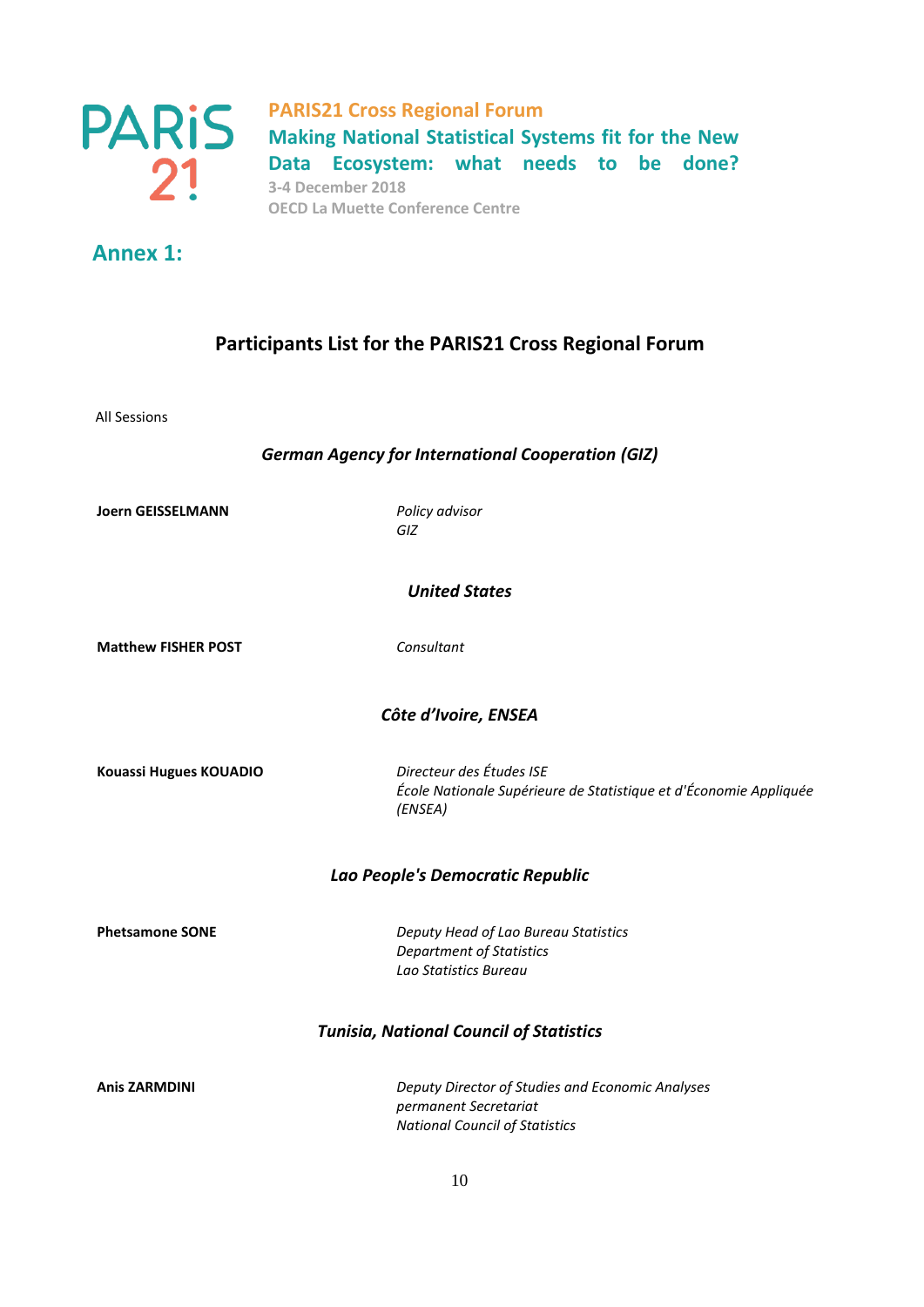

## *UN Educational, Scientific and Cultural Organization (UNESCO)*

| <b>Borhene CHAKROUN</b>                  | Chief, Section for Technical and Vocational Education and Training<br>(ED/ESB/TVET) |  |
|------------------------------------------|-------------------------------------------------------------------------------------|--|
|                                          | <b>Kathmandu Living Labs</b>                                                        |  |
| Arogya KOIRALA                           | Tech and Innovation Lead                                                            |  |
| <b>Banque de France</b>                  |                                                                                     |  |
| <b>Jerome COFFINET</b>                   | Head of Statistical Engineering and Methodology                                     |  |
| <b>Bhutan National Statistics Office</b> |                                                                                     |  |
| <b>Chhime TSHERING</b>                   | Director                                                                            |  |
| <b>Statistics Indonesia (BPS)</b>        |                                                                                     |  |
| Pudji ISMARTINI                          | <b>Statistics Services and Promotion</b>                                            |  |
| <b>Capgemini Consulting</b>              |                                                                                     |  |
| <b>Aliae SAYAH</b>                       | Senior Consultant                                                                   |  |
| Capgemini Invent                         |                                                                                     |  |
| <b>Etienne GRASS</b>                     | <b>Head of Citizen Services</b>                                                     |  |
| <b>Consultant</b>                        |                                                                                     |  |

**Geoffrey GREENWELL**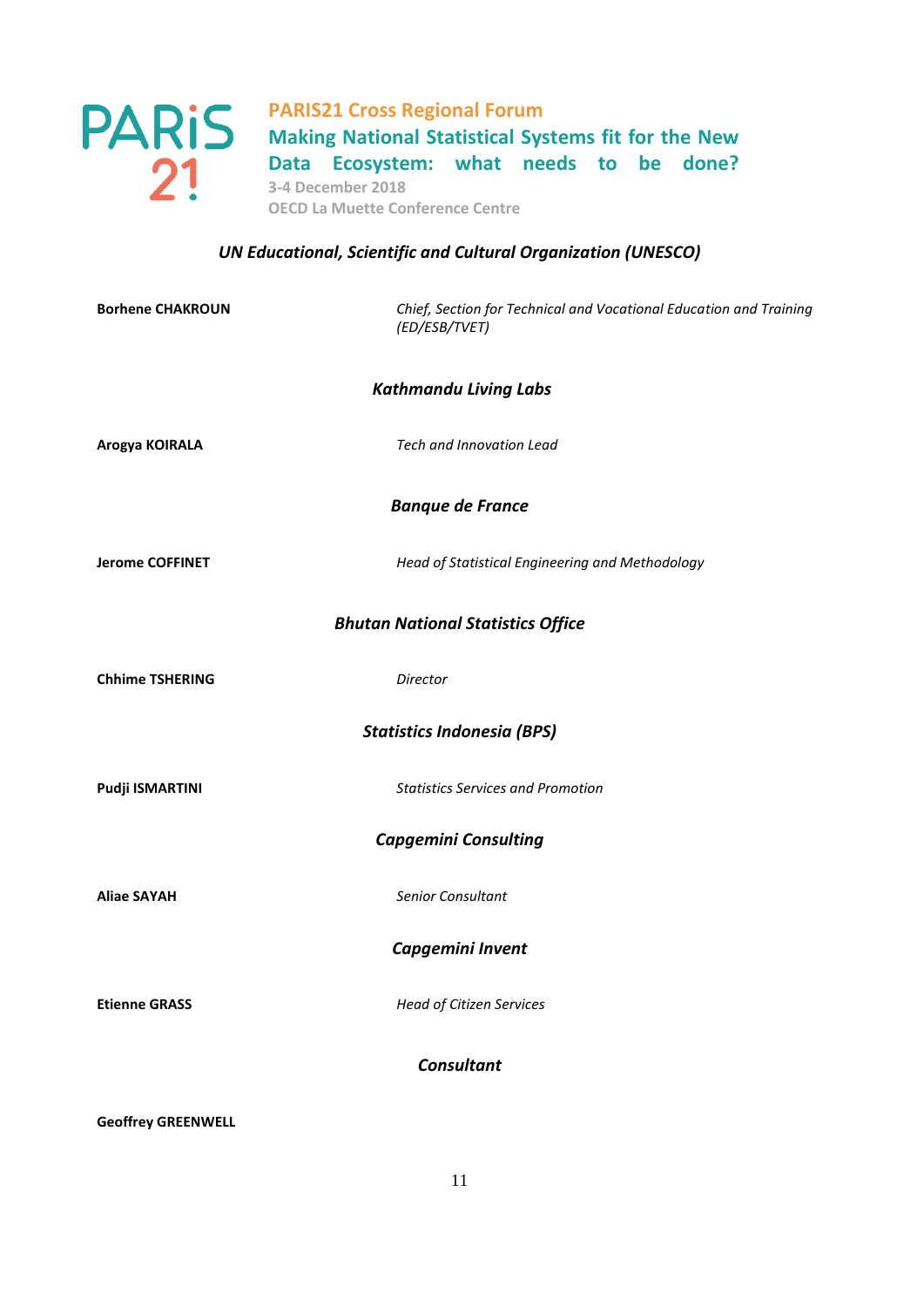

**Making National Statistical Systems fit for the New Data Ecosystem: what needs to be done? 3-4 December 2018 OECD La Muette Conference Centre**

### *Department for International Development (DFID)*

**Kerstin HINDS** *D4D Team Leader & Senior Stats Adviser*

*Expertise France*

**Beata SUSZTEROVA** *Statistical projects unit*

*United Arab Emirates Federal Competitiveness and Statistics Authority* 

**Badria ABDALLA OBAID HABLAIL** *Economic Statistics* 

**Aasma ABDULLA RASHED ALSAGHEER ALSHEHHI**

*Senior Statistician*

### *GOPA*

**Stephan KRISCHE** *Director*

*Statistics*

### *Instituto de Información Estadística y Geográfica del Estado de Jalisco*

**Rogelio CAMPOS CORNEJO** *Director-General*

### *Instituto Nacional de Estadística e Informática (INEI)*

**María Estela VIVAR COURTEAUX** *Coordinadora Nacional del proyecto ANDESTAD y PENDES*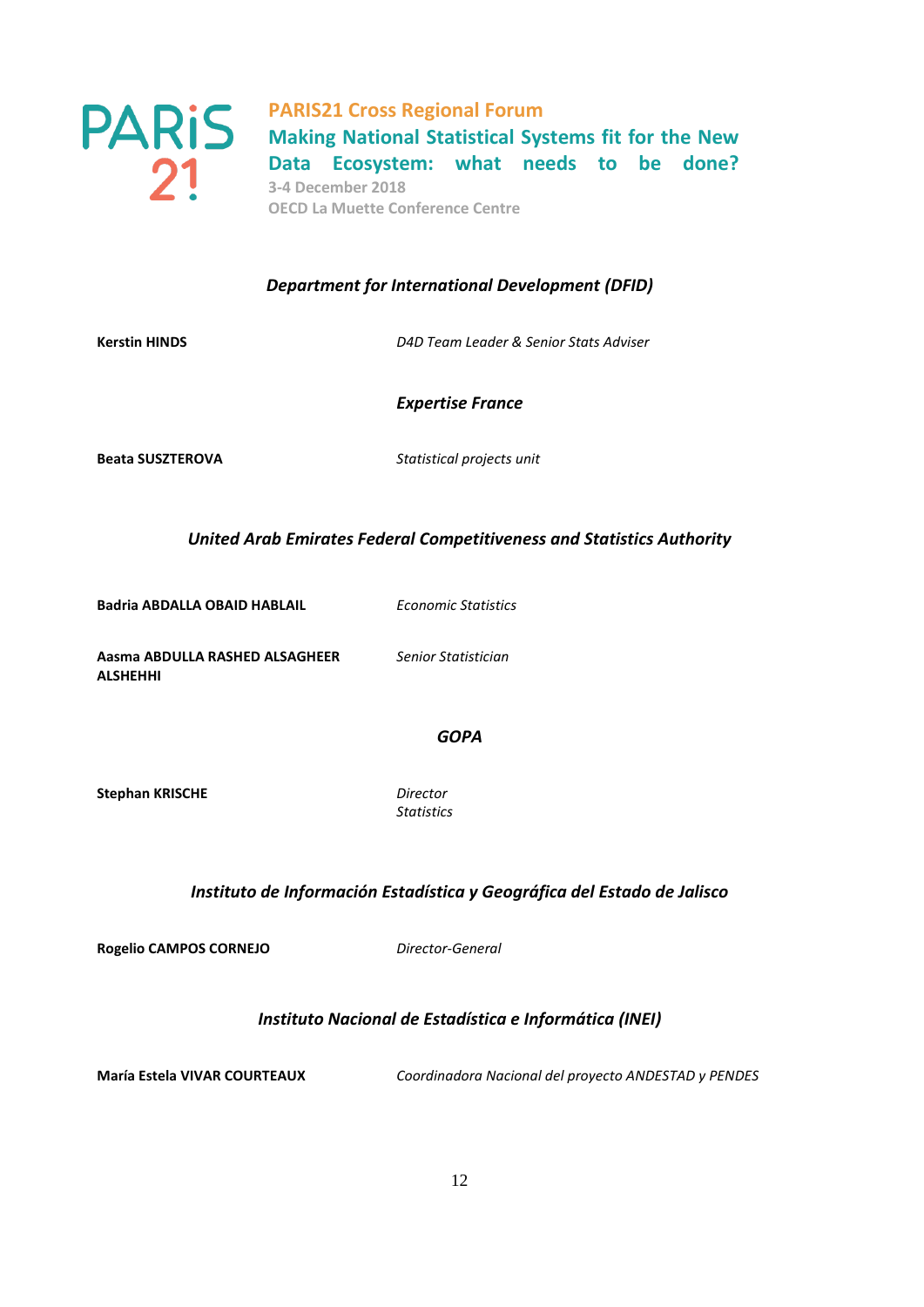

### *Maldives National Bureau of Statistics*

**Ashiyath SHAZNA** *Statistician, Statistics Development and Coordination Division*

### *Massachusetts Institute of Technology*

**Avinash COLLIS** *Doctoral Researcher at MIT Initiative on the Digital Economy*

### *National Institute of Statistic and Demography, Burkina Faso*

**Bazongo BAGUINEBIE** *Engineer in Statistics and Economist Economy and Finance* 

### *Nepal Sustainable Development Foundation*

**Janak Prasad SHRESTHA** *Vice President*

*ONS UK*

**Emily POSKETT** *Head of International Development*

*Oxford Policy Management*

**Paul JASPER** *Senior consultant*

*Samoa Bureau of Statistics*

**Leilua TAULEALO** *CEO of ICT and Data Processing*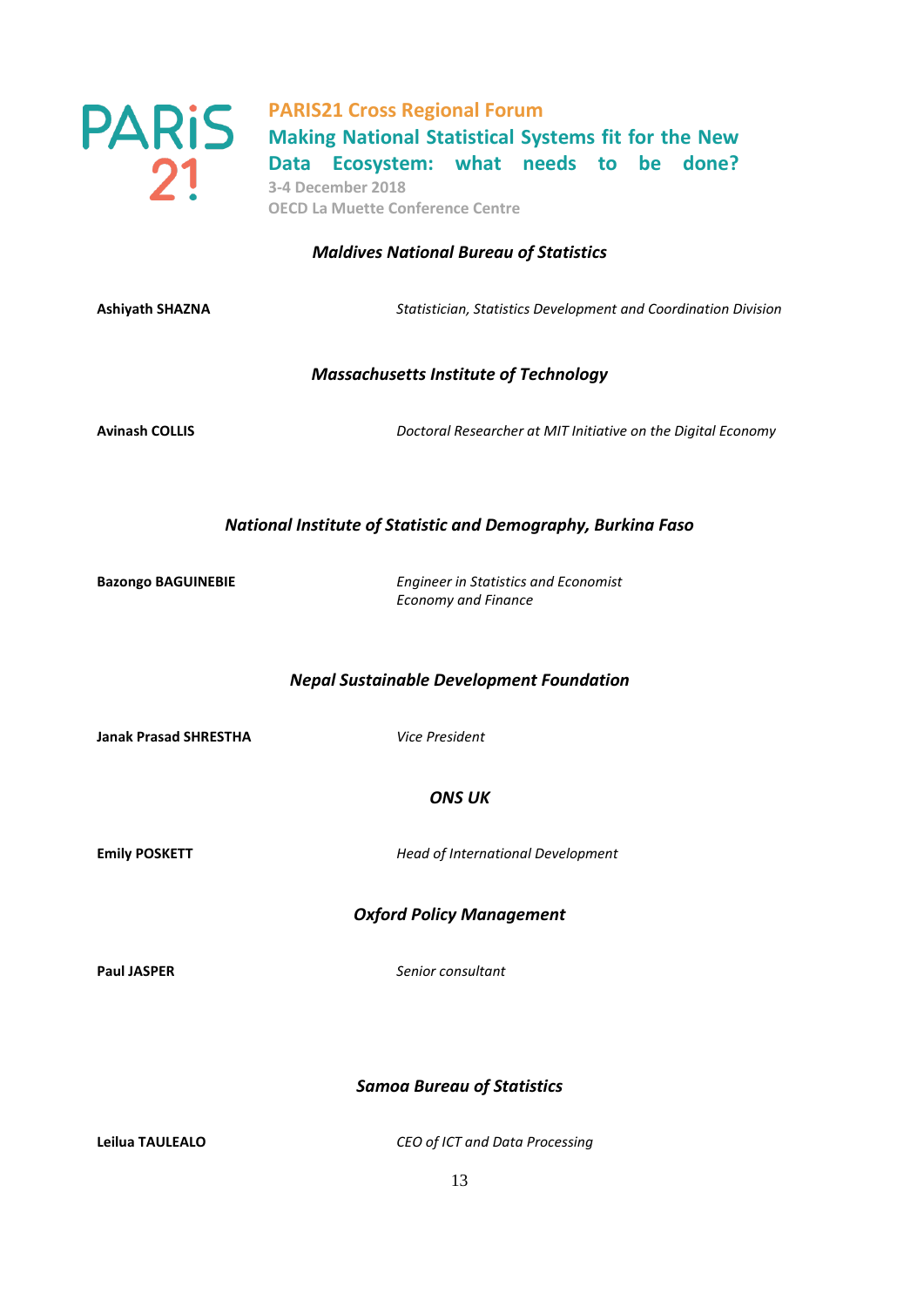

# **PARIS21 Cross Regional Forum Making National Statistical Systems fit for the New Data Ecosystem: what needs to be done?**

**3-4 December 2018 OECD La Muette Conference Centre**

### *Statistical Institute of Jamaica*

**Carol COY** *Director General*

*Statistics Canada*

**Harry FRANCOIS** *Centre de collaboration internationale et d'innovation en méthodologie Statistique Canada*

### *Uganda Bureau of Statistics (UBOS)*

**Peter MUKURU** *Information and Communications Technology*

### *UNICEF*

**Jennifer REQUEJO** *Lead on Health, Data and Statistics*

### *Universidad del Desarrollo*

**Leonardo Adrian FERRES** *Professor*

*Institute of Data Science*

### *World Data Lab*

**Kristofer HAMEL** *Chief Executive Officer*

### *Expertise France*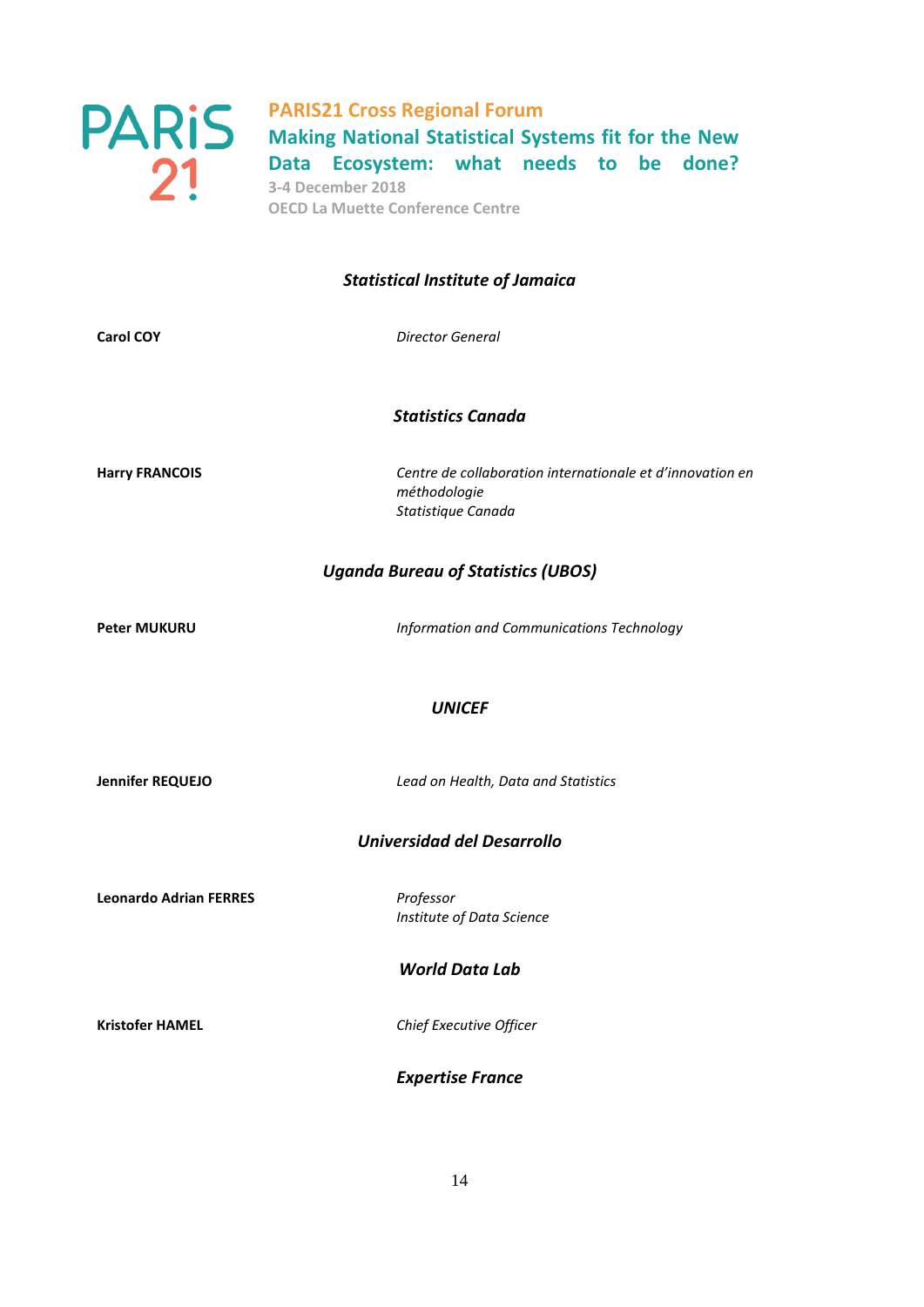

**Making National Statistical Systems fit for the New Data Ecosystem: what needs to be done? 3-4 December 2018 OECD La Muette Conference Centre**

**Clement DUPONT** *Charge de projet*

### *OECD/OCDE*

**Eric ANVAR** *Head of Division SDD/SDPS*

**Rolando AVENDANO** *Policy Analyst*

*SDD/P21*

**Charlotte BALITRAND** *Intern SDD/P21*

*SDD/P21*

*SDD/P21*

*SDD/P21*

**Barbara BAREDES** *Junior Policy Analyst*

**Marion BOYD** *Personal Assistant SDD/P21*

**Peter CARLSON** *Communication Officer SDD/P21*

**Karina Miroslava CAZAREZ GRAGEDA** *Junior Policy Analyst*

**Francois FONTENEAU** *Programme Co-ordinator SDD/P21*

**Emer HEENAN** *Assistant*

**Fiona HETHERINGTON** *Budget and HR Officer SDD/P21*

**Johannes JÜTTING** *Head of Division / Secretariat Manager SDD/P21*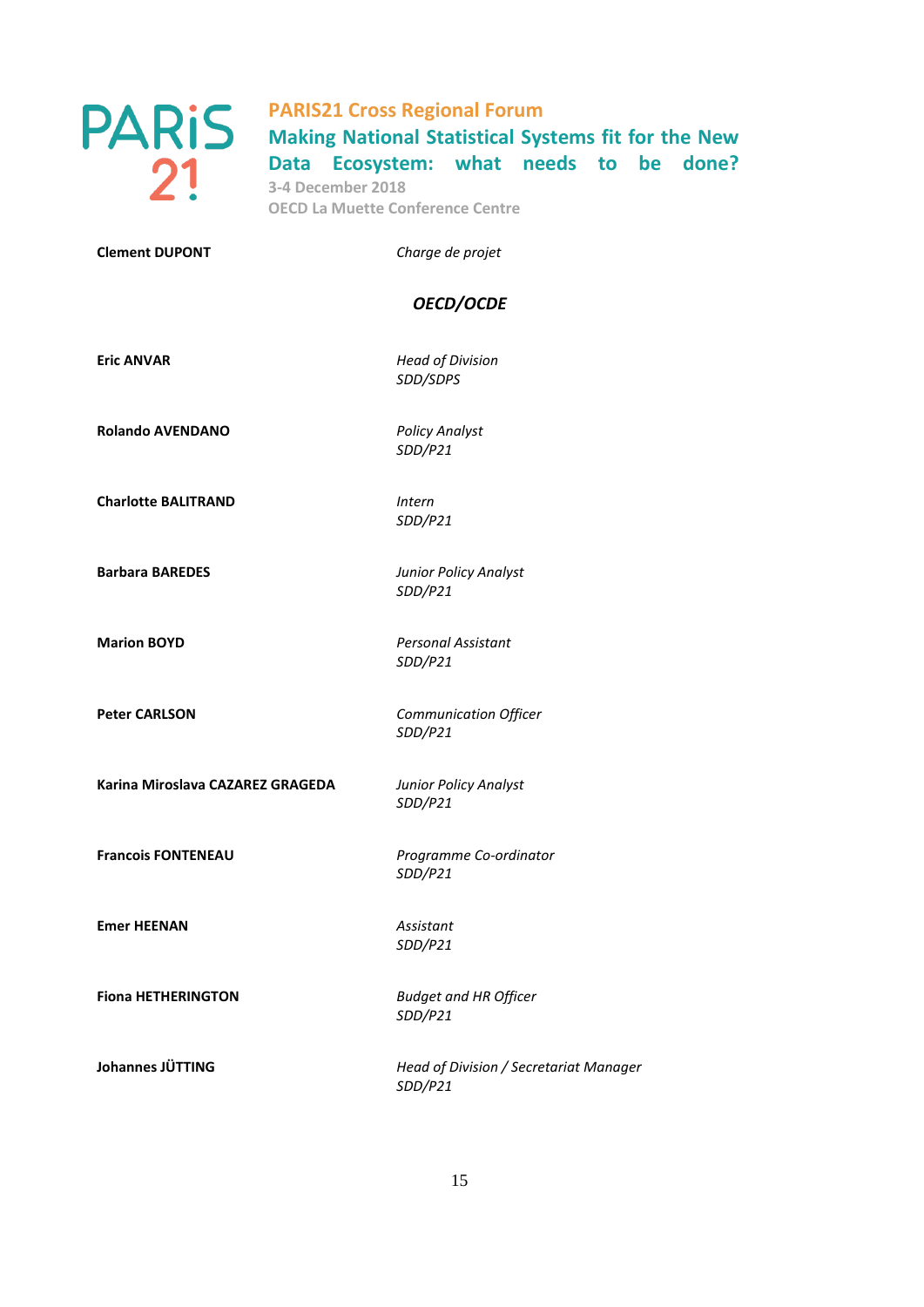

**Making National Statistical Systems fit for the New Data Ecosystem: what needs to be done? 3-4 December 2018 OECD La Muette Conference Centre**

| <b>Manuel KUHM</b>          | <b>Intern</b><br>SDD/P21                                                |
|-----------------------------|-------------------------------------------------------------------------|
| <b>Rafik MAHJOUBI</b>       | Regional Programme Co-ordinator<br>SDD/P21                              |
| <b>Jakob MATTHIESSEN</b>    | Intern<br>SDD/P21                                                       |
| El Iza MOHAMEDOU            | Deputy Head of Division / PARIS21 Deputy Secretariat Manager<br>SDD/P21 |
| <b>Rajiv RANJAN</b>         | Technical Programme Advisor<br>SDD/P21                                  |
| <b>Emilia ROSSI</b>         | <b>Policy Analyst - Gender Statistics</b><br>SDD/P21                    |
| <b>Giorgi SHARVADZE</b>     | Applications & Database Developer<br>SDD/P21                            |
| <b>Magali SOCHAY</b>        | Assistant<br>SDD/P21                                                    |
| <b>Millicent Gay TEJADA</b> | Regional Programme Co-ordinator<br>SDD/P21                              |
| <b>Yu TIAN</b>              | Junior Policy Analyst<br>SDD/P21                                        |
| <b>Erik VICKSTROM</b>       | <b>Migration Analyst</b><br>ELS/IMD                                     |
| Koffi ZOUGBEDE              | Junior Analyst<br>SDD/P21                                               |